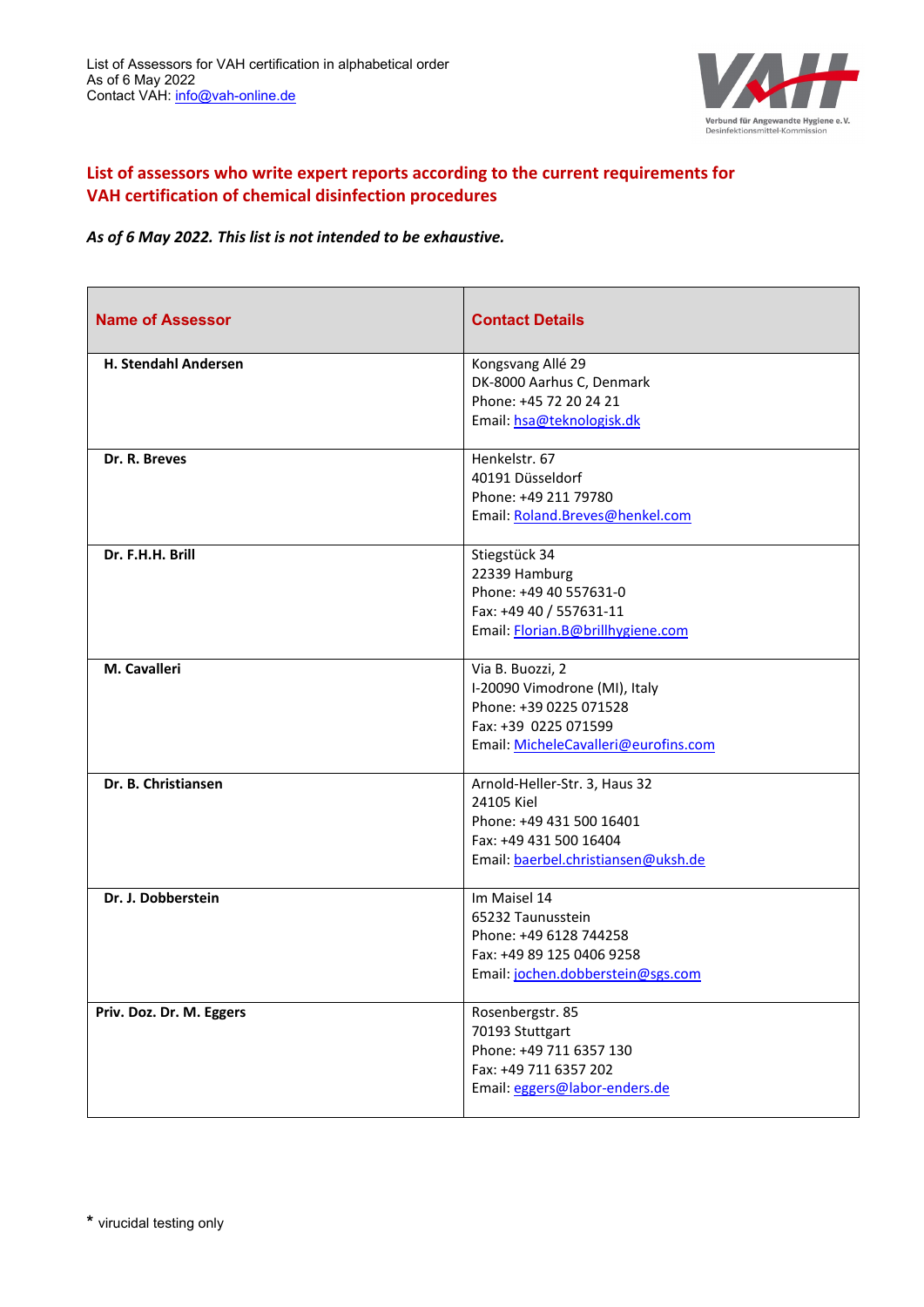$\mathbf{r}$ 



| <b>Name of Assessor</b> | <b>Contact Details</b>                                                                                                                        |
|-------------------------|-----------------------------------------------------------------------------------------------------------------------------------------------|
| Prof. A. Grisold        | Universitätsplatz 4<br>A-8010 Graz, Austria<br>Phone: +43 3163 804360<br>Fax: +43 3163 809648<br>Email: andrea.grisold@medunigraz.at          |
| Dr. B. Hunsinger        | Steubenstr. 4<br>97688 Bad Kissingen<br>Tel.: +49 971 / 72020<br>Fax: +49 971 / 68546<br>Email: hunsinger@laboklin.com                        |
| Dr. C. Jursch*          | Im Biotechnologiepark 9 (TGZ I)<br>14943 Luckenwalde<br>Phone: +49 3371 403 7676<br>Fax: +49 3371 403 7678<br>E-Mail: jursch@eurovir.de       |
| Dr. T. Koburger-Janssen | Walther-Rathenau-Strasse 49 A<br>17489 Greifswald<br>Phone: +49 3834 515520<br>Fax: +49 3834 515525<br>Email: koburger@hygiene-nord.de        |
| Dr. D. Köszegi          | Mangelsfeld 4<br>97708 Bad Bocklet-Großenbrach<br>Phone: 09708 910 00<br>Fax: 09708 910 036<br>Email: Anastasija.Schlicht@Labor-Ls.de         |
| Prof. A. Kramer         | Walter-Rathenau-Str. 49 A<br>17489 Greifswald<br>Phone: +49 3834 515 542<br>Fax: +49 3834 515 541<br>Email: Axel.Kramer@med.uni-greifswald.de |
| Dr. M. Mitsching        | Ernst-Thälmann-Str. 89<br>99423 Weimar<br>Phone: +49 3643 778283<br>Fax: +49 3643 778284<br>Email: Labor-dr.mitsching@t-online.de             |
| Dr. H. Mucha            | Schloss Hohenstein<br>74357 Bönnigheim<br>Phone: +49 7143 2710<br>Fax: +49 7143 2718 749<br>Email: h.mucha@hohenstein.de                      |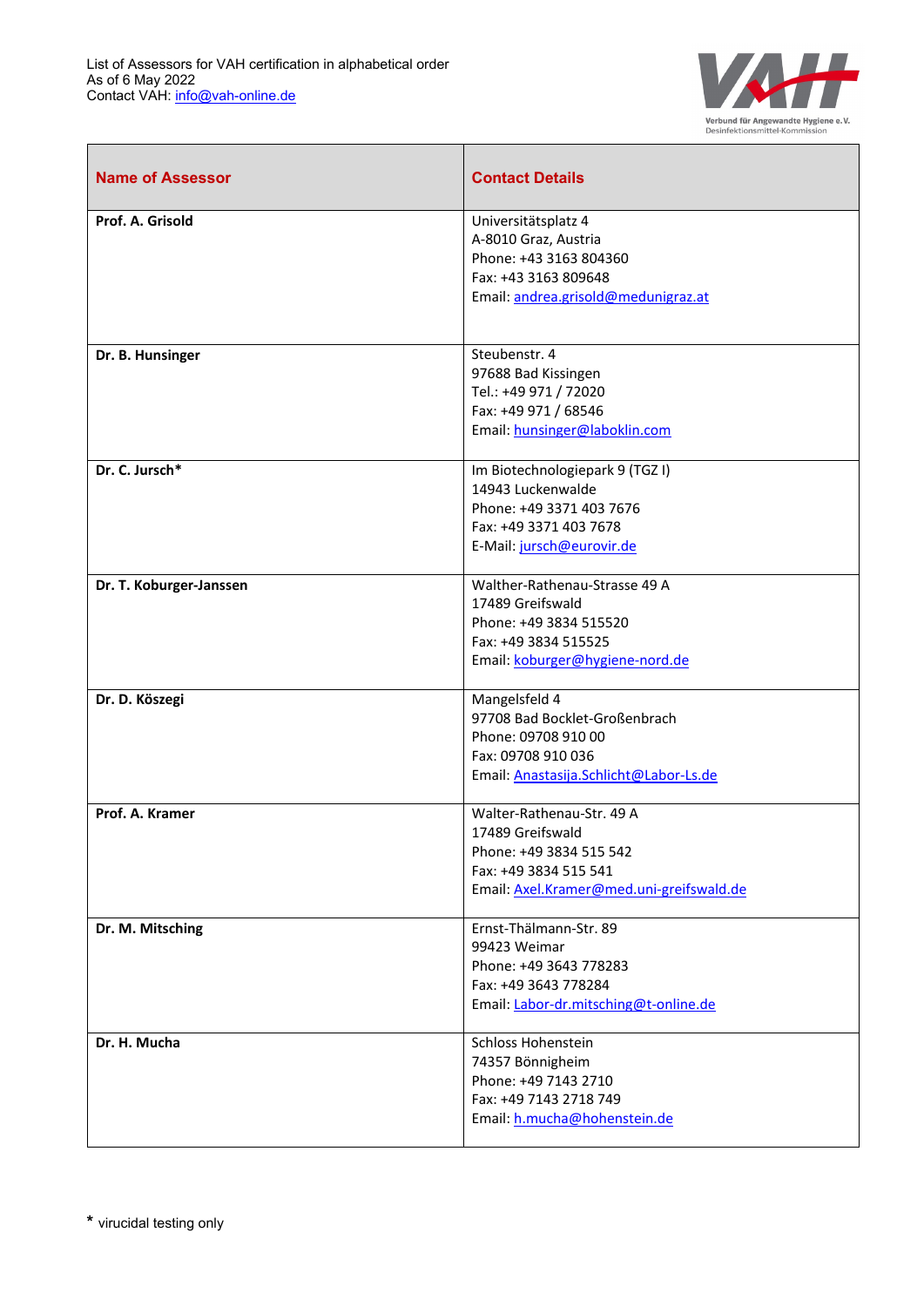$\mathbf{r}$ 



| <b>Name of Assessor</b>     | <b>Contact Details</b>                                                                                                                      |
|-----------------------------|---------------------------------------------------------------------------------------------------------------------------------------------|
| Priv.-Doz. Dr. F.-A. Pitten | Siemensstr. 18<br>35394 Gießen<br>Phone: +49 641 9790 50<br>Fax: +49 641 / 9790 534<br>Email: pitten@iki-giessen.de                         |
| Dr. I. Rapp*                | Beim Braunland 1<br>88416 Ochsenhausen<br>Phone: +49 7352 9119 30<br>Fax: +49 7352 9119 40<br>Email: Ingrid.Rapp@labormerk.de               |
| Dr. A. Sammann              | Marckmannstr. 129 a<br>20539 Hamburg<br>Phone: +49 40 4284 57900<br>Fax: +49 40 4284 57903<br>Email: Andreas.Sammann@hu.hamburg.de          |
| Dr. A. Schlicht             | Mangelsfeld 4<br>97708 Bad Bocklet-Großenbrach<br>Phone: +49 9708 10 019<br>Fax: +49 9708 910 036<br>Email: Anastasija.Schlicht@Labor-Ls.de |
| J. Secker                   | Schloss Hohenstein<br>74357 Bönnigheim<br>Phone: +49 7143 271 420<br>Fax: +49 7143 271 94420<br>Email: j.secker@hohenstein.de               |
| Dr. C. Schell               | Rotthauser Str. 21<br>45879 Gelsenkirchen<br>Phone: +49 209 9242-230<br>Fax: +49 209 9242-222<br>Email: c.schell@hyg.de                     |
| Dr. A. Sorger               | Bodenlehenstr. 15<br>A-5500 Bischofshofen, Austria<br>Phone: +43 6641 389 555<br>Fax: +43 6462 328 5220<br>Email: sorger@whu-lab.at         |
| Dr. J. Steinmann*           | Stiegstück 34<br>22339 Hamburg<br>Phone: +49 421 2781 9102<br>Fax: +49 421 2760 283<br>Email: Jochen.Steinmann@brillhygiene.com             |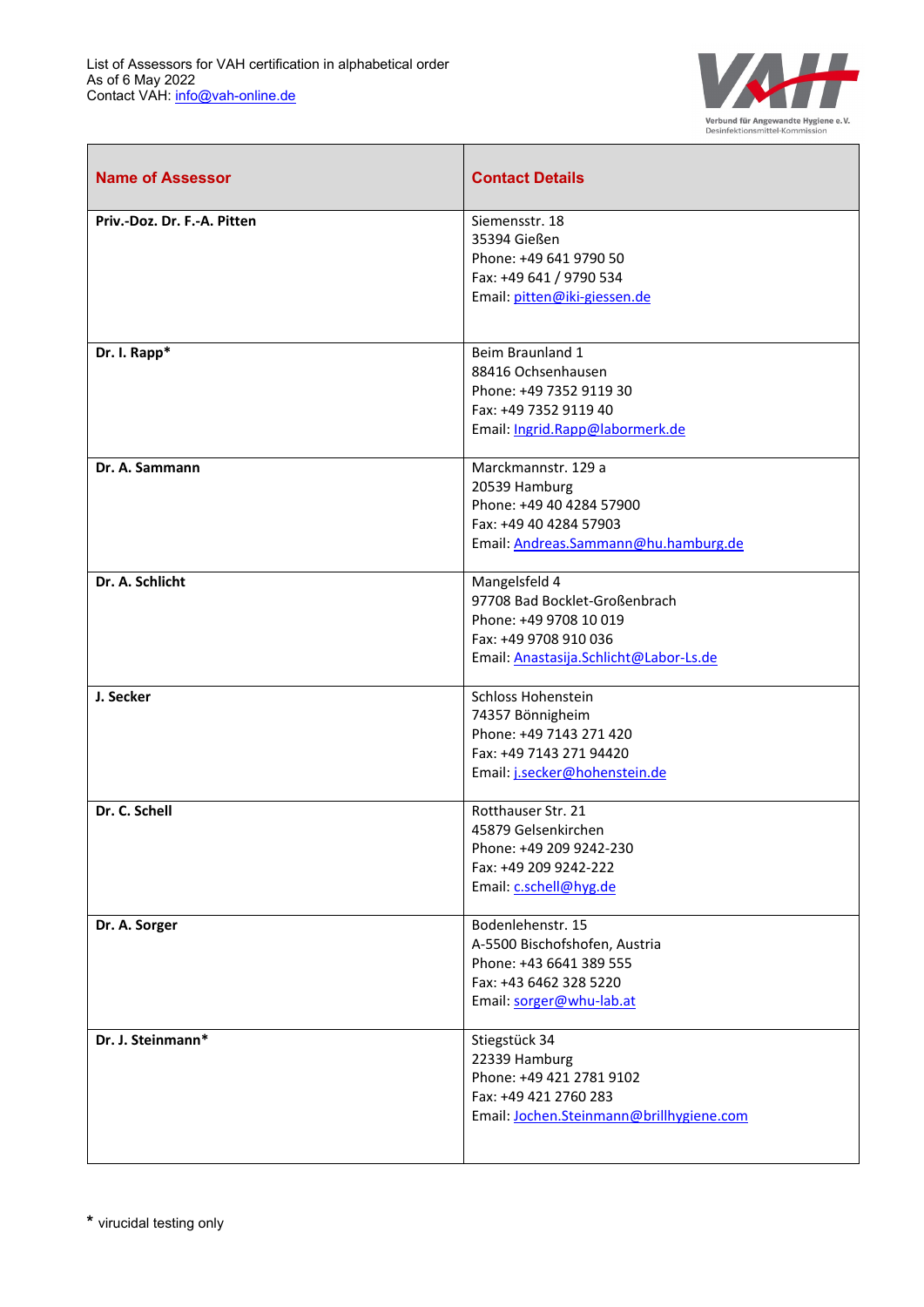$\mathbf{r}$ 



| <b>Name of Assessor</b>           | <b>Contact Details</b>                                                                                                                                                                                                                      |
|-----------------------------------|---------------------------------------------------------------------------------------------------------------------------------------------------------------------------------------------------------------------------------------------|
| Prof. M. Suchomel                 | Kinderspitalgasse 15<br>A-1090 Wien, Austria<br>Phone: +43 / 14016 033 031<br>Fax: +43 14016 093 3000<br>Email: miranda.suchomel@meduniwien.ac.at                                                                                           |
| Priv.-Doz. Dr. Dr. von Rheinbaben | Bornhövedstraße 78<br>19055 Schwerin<br>Phone: +49 385568 265<br>Fax: +49 385 568 267<br>Email: rheinbaben@hygcen.de                                                                                                                        |
| L. Tiano                          | Kongsvang Allé 29<br>DK-8000 Aarhus C, Denmark<br>Phone: +45 72 20 10 39<br>Email: <i>Iti@teknologisk.dk</i>                                                                                                                                |
| Prof. Dr. L. Vossebein            | Webschulstraße 31<br>41065 Mönchengladbach<br>Phone: +49 2161 1866 126<br>Fax: +49 2161 1866 013<br>Email: Lutz.Vossebein@HS-Niederrhein.de                                                                                                 |
| Prof. Dr. H.-P. Werner            | Bornhövedstraße 78<br>19055 Schwerin<br>Phone: +49 385 568 265<br>Fax: +49 385 568 267<br>Email: info@hygcen.de<br>Werksgelände 28<br>A-5500 Bischofshofen, Austria<br>Phone: +43 6462 5319<br>Fax: +43 6462 32753<br>Email: info@hygcen.at |
| Dr. S. Werner                     | Bornhövedstraße 78<br>19055 Schwerin<br>Phone: +49 385 568 265<br>Fax: +49 385 568 267<br>Email: s.werner@hygcen.de                                                                                                                         |
| Prof. Dr. Andreas Wille           | Marckmannstraße 129 a<br>20539 Hamburg<br>Phone: +49 40 42845 7930 / -7901<br>Fax: +49 40 4279 10865<br>Email: andreas.wille@hu.hamburg.de                                                                                                  |
| R. Zschaler                       | Golfstr. 12<br>22605 Hamburg<br>Phone: +49 40 8980 7578<br>Fax: +49 40 8980 7579<br>Email: regina.zschaler@web.de                                                                                                                           |

**\*** virucidal testing only